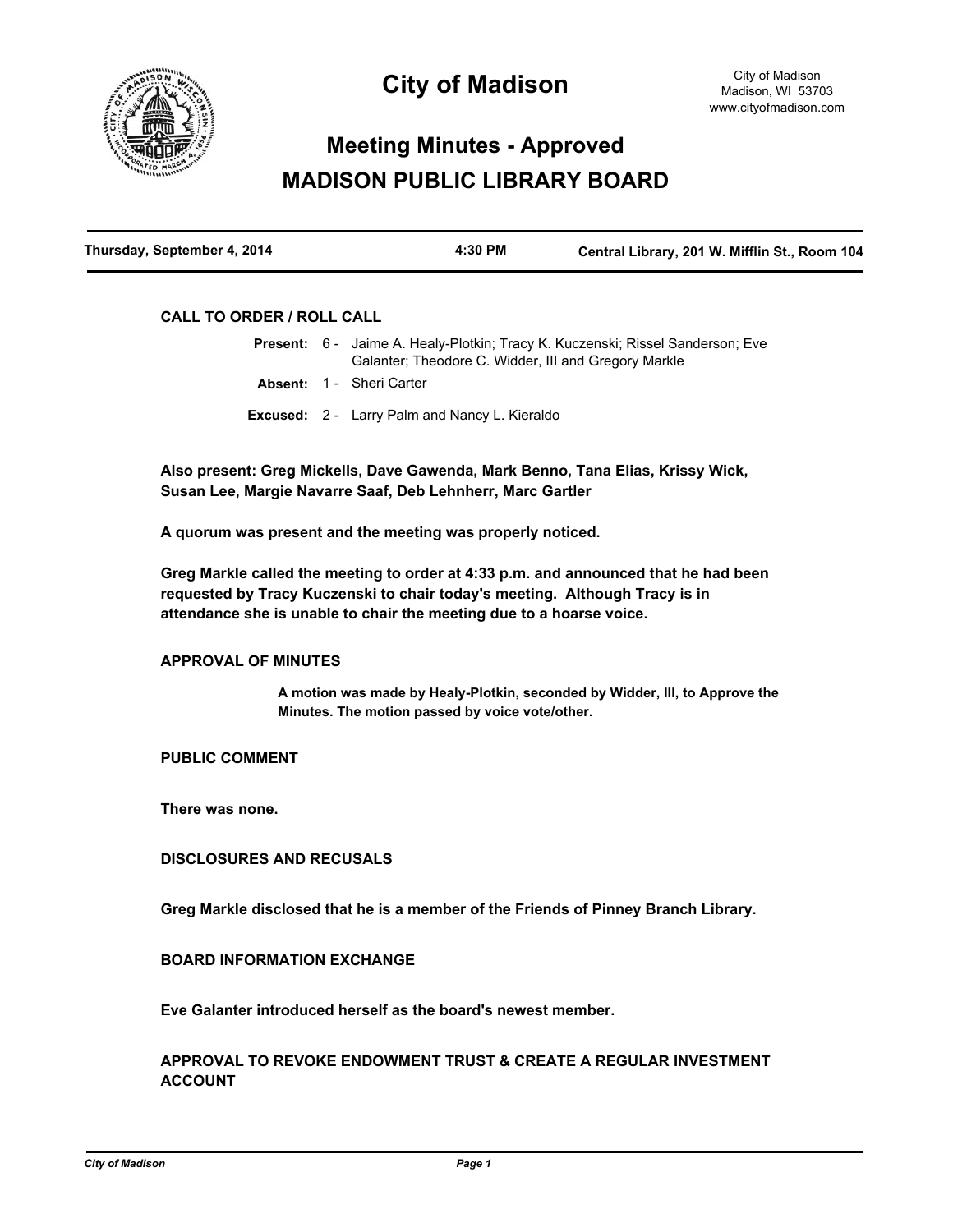**City Treasurer Dave Gawenda summarized the history of the trust and the action of the board at the May 1, 2014 meeting to transfer the funds from BMO Harris to the City Treasurer's office.**

**A motion was made by Widder, seconded by Galanter, to revoke the trust. The motion passed by voice vote/other.**

## **ACCEPTANCE OF DIRECTOR'S REPORT**

**[35409](http://madison.legistar.com/gateway.aspx?m=l&id=/matter.aspx?key=38485)** August 2014 Director's Report

**A motion was made by Kuczenski, seconded by Widder, III, to Approve. The motion passed by voice vote/other.**

**Greg advised that there is a correction to a budget document distributed at last month's meeting. An updated document is attached to this month's director's report.**

### **APPROVAL OF MAY, JUNE & JULY 2014 FINANCIAL STATEMENTS**

**[35432](http://madison.legistar.com/gateway.aspx?m=l&id=/matter.aspx?key=38508)** May, June & July 2014 Financial Stmts

**A motion was made by Kuczenski, seconded by Healy-Plotkin, to Approve. The motion passed by voice vote/other.**

## **APPROVAL OF DANE COUNTY LIBRARY TAX EXEMPTION RESOLUTION**

**[35279](http://madison.legistar.com/gateway.aspx?m=l&id=/matter.aspx?key=38367)** Application to the Dane County Board for exemption from Dane County Library tax levied under Section 43.57(3) Wisconsin Statutes.

> **A motion was made by Widder, III, seconded by Sanderson, to Return to Lead with the Recommendation for Approval to the BOARD OF ESTIMATES and should be returned by 9/10/2014. The motion passed by voice vote/other.**

# **APPROVAL OF OFFER TO PURCHASE PINNEY BUILDING & LAND**

**[35446](http://madison.legistar.com/gateway.aspx?m=l&id=/matter.aspx?key=38522)** Pinney Library at Royster Corners

**A motion was made by Widder, III, seconded by Galanter, to Approve the Letter of Intent. The motion passed by voice vote/other.**

**Greg Mickells, at the request of Greg Markle, will contact Alds. Ahrens, Cnare and DeMarb and inform them of the Library Board's approval of the Letter of Intent for the properly at Royster Corners.**

## **APPROVAL OF INTERSYSTEM RESOURCE LIBRARY AGREEMENT FOR 2015**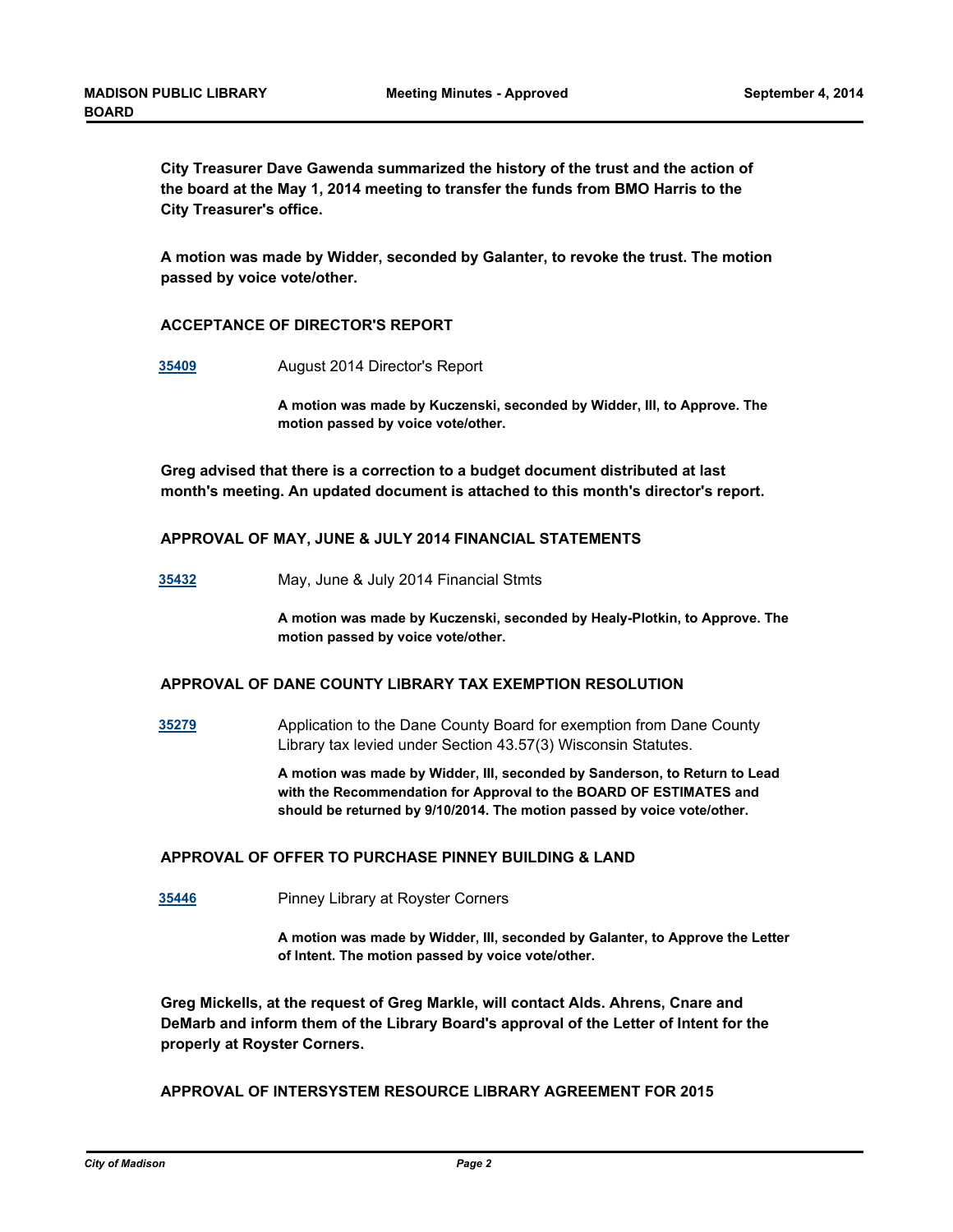#### **[35080](http://madison.legistar.com/gateway.aspx?m=l&id=/matter.aspx?key=38171)** 2015 Intersystem Resource Library Agreement

**A motion was made by Galanter, seconded by Kuczenski, to Approve. The motion passed by voice vote/other.**

#### **APPROVAL OF DANE COUNTY WALK-IN CONTRACT FOR 2015**

**[35192](http://madison.legistar.com/gateway.aspx?m=l&id=/matter.aspx?key=38283)** 2015 Dane County Walk-in Contract

**A motion was made by Healy-Plotkin, seconded by Kuczenski, to Approve. The motion passed by voice vote/other.**

#### **FACILITIES REPORT**

**Mark Benno reported the Meadowridge collection was moved this morning and the new space is opening to the public on September 15th. A new Library Planner has been hired. Catherine Duarte begins her position on September 8th. The Central Library has added a hose attachment on Fairchild which will allow the maintenance staff to power wash the front of the building and the sidewalk.**

## **FRIENDS REPORT**

**There was no report.**

## **FOUNDATION REPORT**

**Tripp Widder reported the Foundation continues their outreach activities to the various Friends groups. Additionally, the Foundation has begun preliminary interviews for prospects for the Pinney Fundraising committee.**

## **SOUTH CENTRAL LIBRARY SERVICE REPORT**

**Jaime Healy-Plotkin attended the monthly meeting. Discussion included the Dane County Walk-in Contract payments. The President of the Brown County Library Board presented a training session.**

## **DANE COUNTY LIBRARY SERVICE REPORT**

**There was no report.**

### **ADJOURNMENT**

**A motion was made by Kuczenski, seconded by Widder, III, to Adjourn. The motion passed by voice vote/other.**